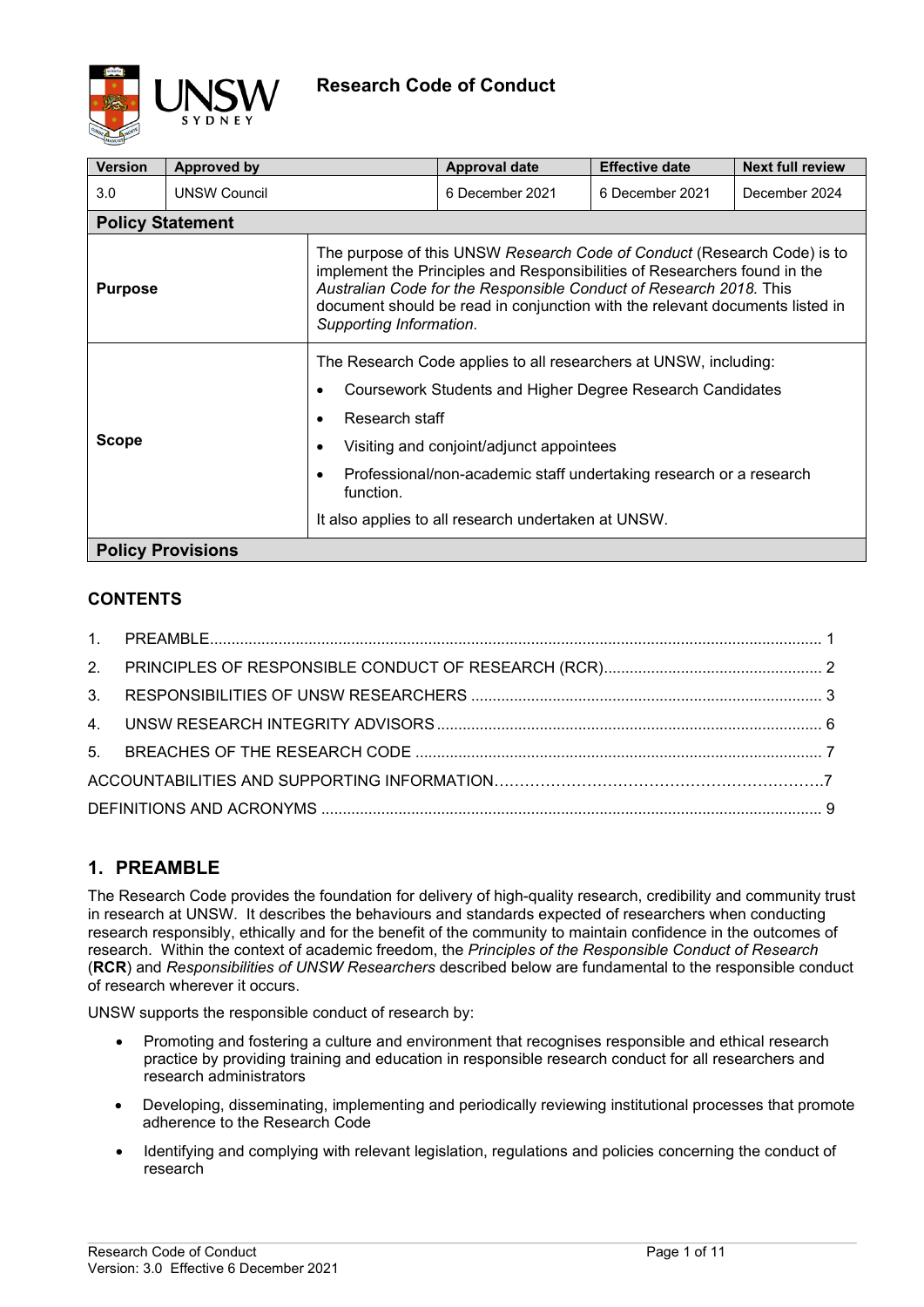- Providing facilities for the safe and secure storage and management of research data, records and primary materials and allowing access and reference to these by interested parties wherever possible and appropriate
- Ensuring supervisors of research trainees have the appropriate skills, qualifications and resources to supervise research
- Adopting processes that enable a complainant to formally lodge concerns in the knowledge that these will be addressed confidentially, sensitively and with care to avoid adverse consequences for the individuals.

# <span id="page-1-0"></span>**2. PRINCIPLES OF RESPONSIBLE CONDUCT OF RESEARCH (RCR)**

### **PRINCIPLE 1: HONESTY in the development, undertaking and reporting of research**

UNSW researchers present information truthfully and accurately in proposing, conducting and reporting on research.

In the conduct and dissemination of research UNSW researchers:

- a) Do not falsify, fabricate, plagiarise, mislead, or misrepresent (either in writing, through electronic/online means or by any other means)
- b) Do not deviate from accepted practices in the specific research discipline or pertaining to specific communities
- c) Obtain all relevant licenses, permits, permissions and protocols, where necessary.

### **PRINCIPLE 2: RIGOUR in the development, undertaking and reporting of research.**

All research conducted by UNSW researchers is underpinned by attention to detail and robust methodology, avoiding or acknowledging any known biases.

#### **PRINCIPLE 3: TRANSPARENCY in declaring interests and reporting research methodologies, data and findings.**

UNSW researchers:

- a) Share and communicate research methodology, data and findings openly, responsibly and accurately
- b) Disclose and manage conflicts of interest.

#### **PRINCIPLE 4: FAIRNESS in the treatment of others.**

UNSW researchers:

- a) Treat fellow researchers and others involved in the research fairly and with respect
- b) Appropriately reference and cite the work of others
- c) Give credit, including authorship where appropriate, to those who have contributed to the research.

#### **PRINCIPLE 5: RESPECT for research participants, the wider community, animals and the environment.**

UNSW researchers:

- a) Treat human research participants and communities that are affected by the research with care and respect, giving appropriate consideration to the needs of those from minority groups or vulnerable people
- b) Engage with all research participants and communities prior to research being undertaken so they can freely make decisions about their involvement. Communicate the outcomes of research to those that have participated.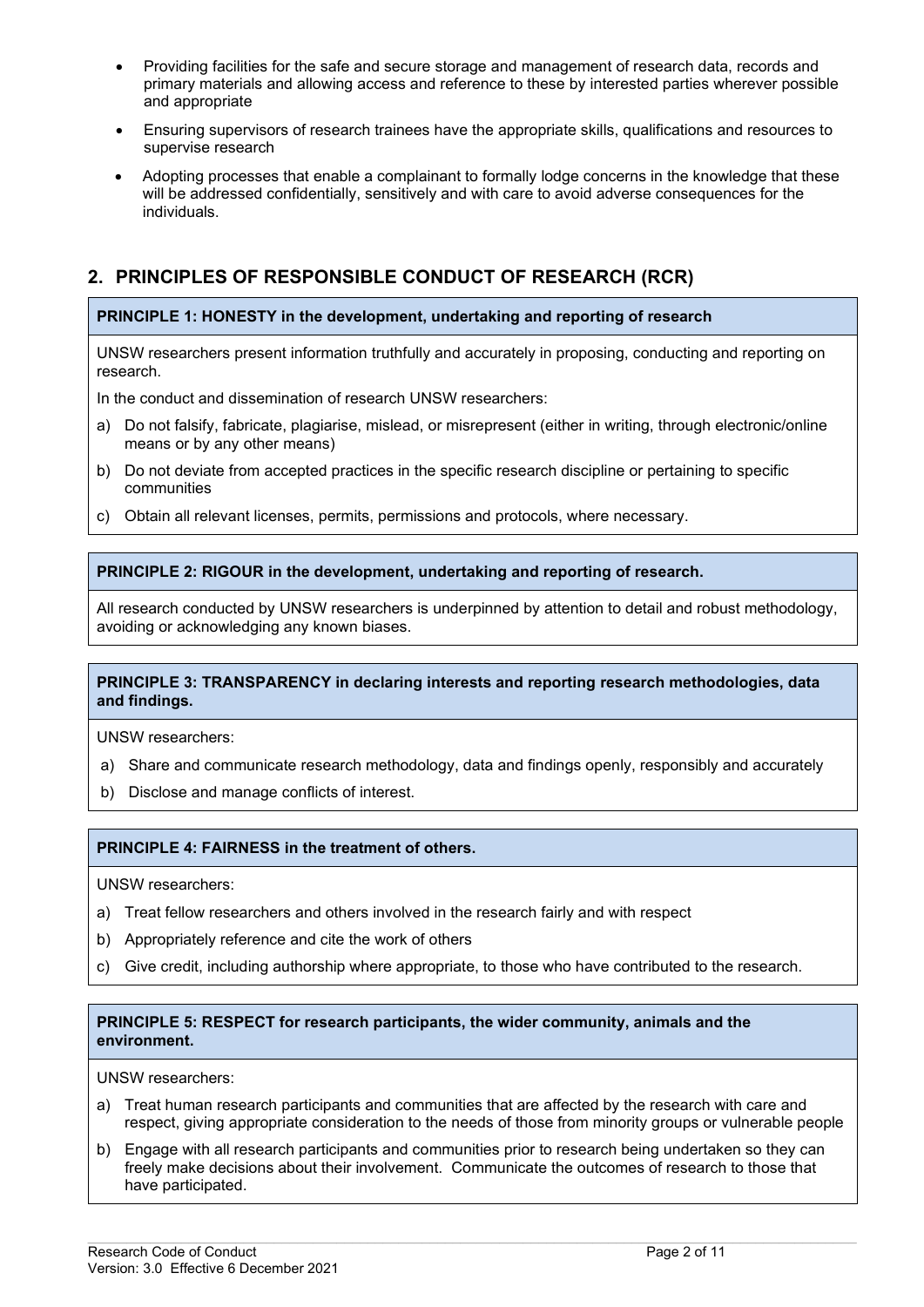- c) Ensure that respect underpins all decisions and actions related to the care and use of animals in research
- d) Minimise any adverse effects of the research on the environment.

#### **PRINCIPLE 6: RECOGNITION of the right of Aboriginal and Torres Strait Islander peoples to be engaged in research that affects or is of significance to them.**

UNSW researchers:

- a) Recognise, value and respect the heritage, diversity, knowledge, cultural property and connection to land of Aboriginal and Torres Strait Islander peoples
- b) Engage with Aboriginal and Torres Strait Islander peoples prior to research being undertaken, so that they can freely make decisions about their involvement
- c) Report to Aboriginal and Torres Strait Islander peoples the outcomes of research in which they have engaged.

**PRINCIPLE 7: ACCOUNTABILITY for the development, undertaking and reporting of research.**

UNSW researchers:

- a) Comply with relevant legislation, codes, policies and guidelines
- b) Ensure good stewardship of public and UNSW resources used to conduct research
- c) Consider the consequences and outcomes of research prior to its communication.

#### **PRINCIPLE 8: PROMOTION of responsible research practices.**

UNSW researchers promote and foster a research culture and environment that supports the responsible conduct of research.

## <span id="page-2-0"></span>**3. RESPONSIBILITIES OF UNSW RESEARCHERS**

To comply with the principles of the responsible conduct of research (RCR), UNSW researchers adhere to and demonstrate the following responsibilities:

### **RESPONSIBILITY 1: SUPPORT A CULTURE OF RESPONSIBLE CONDUCT OF RESEARCH (RCR).**

UNSW researchers support a culture of responsible conduct of research at UNSW and in their field/discipline of practice.

#### **RESPONSIBILITY 2: RESEARCH SUPERVISION AND MENTORING**

UNSW researchers:

- a) Provide guidance and mentorship on the responsible conduct of research to other researchers, or research trainees under their supervision, and make reasonable efforts to monitor their conduct
- b) Comply with the UNSW *Higher Degree Research Supervision Policy* and the UNSW *Higher Degree Research Supervision Procedure,* in relation to guiding and mentoring on RCR and monitoring Research Trainee conduct.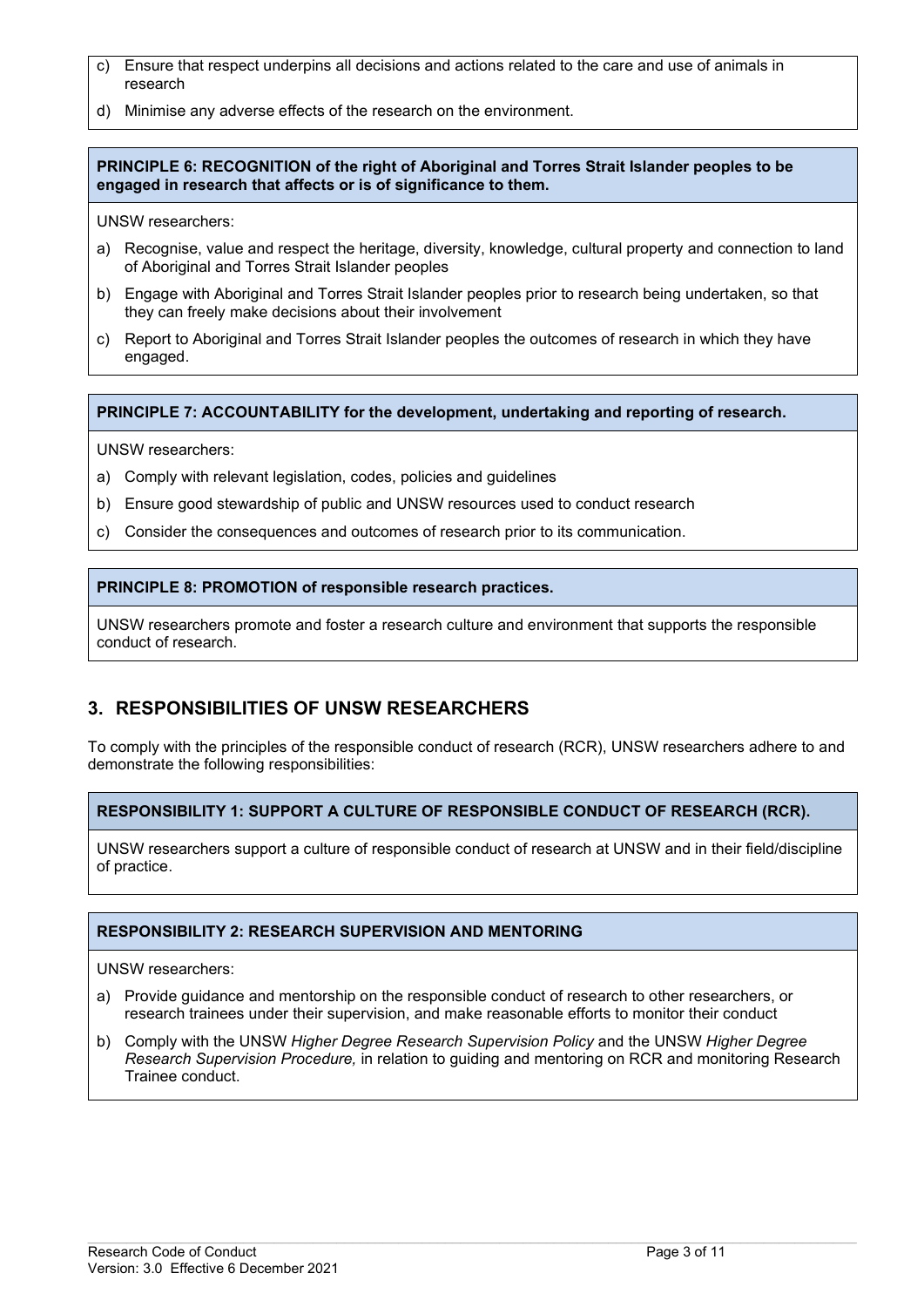#### **RESPONSIBILITY 3: PROMOTING RESPONSIBLE RESEARCH**

UNSW researchers:

- a) Undertake and promote education and training in the responsible conduct of research
- b) Comply with all UNSW requirements to undertake necessary training on the responsible conduct of research.

#### **RESPONSIBILITY 4: LEGAL AND OTHER OBLIGATIONS**

UNSW researchers will:

- a) Comply with the relevant laws, regulations, disciplinary standards and UNSW codes (including the *Academic Freedom and Freedom of Speech Code of Conduct*), policies and processes related to the responsible research conduct
- b) Comply with relevant international Codes of Conduct, laws and permit requirements when conducting research overseas
- c) Comply with any/all other laws or obligations relating to a researcher's specific discipline and field of research
- d) Ensure appropriate approvals are in place prior to the commencement of research, and that the conditions of any approvals are adhered to during the conduct of research and in the reporting of the research.
- e) Ensure that when entering into affiliation, collaborative or contractual arrangements with third parties and in accepting donations from third parties subject to conditions, they take all reasonable steps to minimise the restrictions or burdens imposed by such arrangements or conditions on the freedom of speech or academic freedom of any member of the academic staff or students carrying on research under such arrangements or subject to such conditions.

Some research may require approvals, permits or licences from external bodies (e.g. for research conducted in National Parks, waterways, and with Indigenous communities). Such requirements include, but are not limited to:

- i. The use of drones
- ii. Quarantine
- iii. The collection and management of human tissues and samples
- iv. Wildlife import and export (including animal tissues, samples)
- v. Defence trade controls and research export controls
- vi. Biosafety, including gene technology
- vii. Radiation safety, including the use of radioactive substances
- viii. Privacy and confidentiality
- ix. Drugs and prohibited substances
- x. Chemical and biological agents
- xi. Relevant practices relating to a researcher's specific discipline (or disciplines where research is multidisciplinary).

#### **RESPONSIBILITY 5: HUMAN RESEARCH ETHICS**

UNSW researchers:

- a) Apply the ethics principles of research merit and integrity, justice, beneficence and respect in the conduct of all human research
- b) Only conduct research involving humans with approval from the appropriate ethics review body
- c) Comply with all approved protocols and the requirements of the *National Statement on Ethical Conduct in Human Research* and UNSW *Human Research Ethics Procedure.*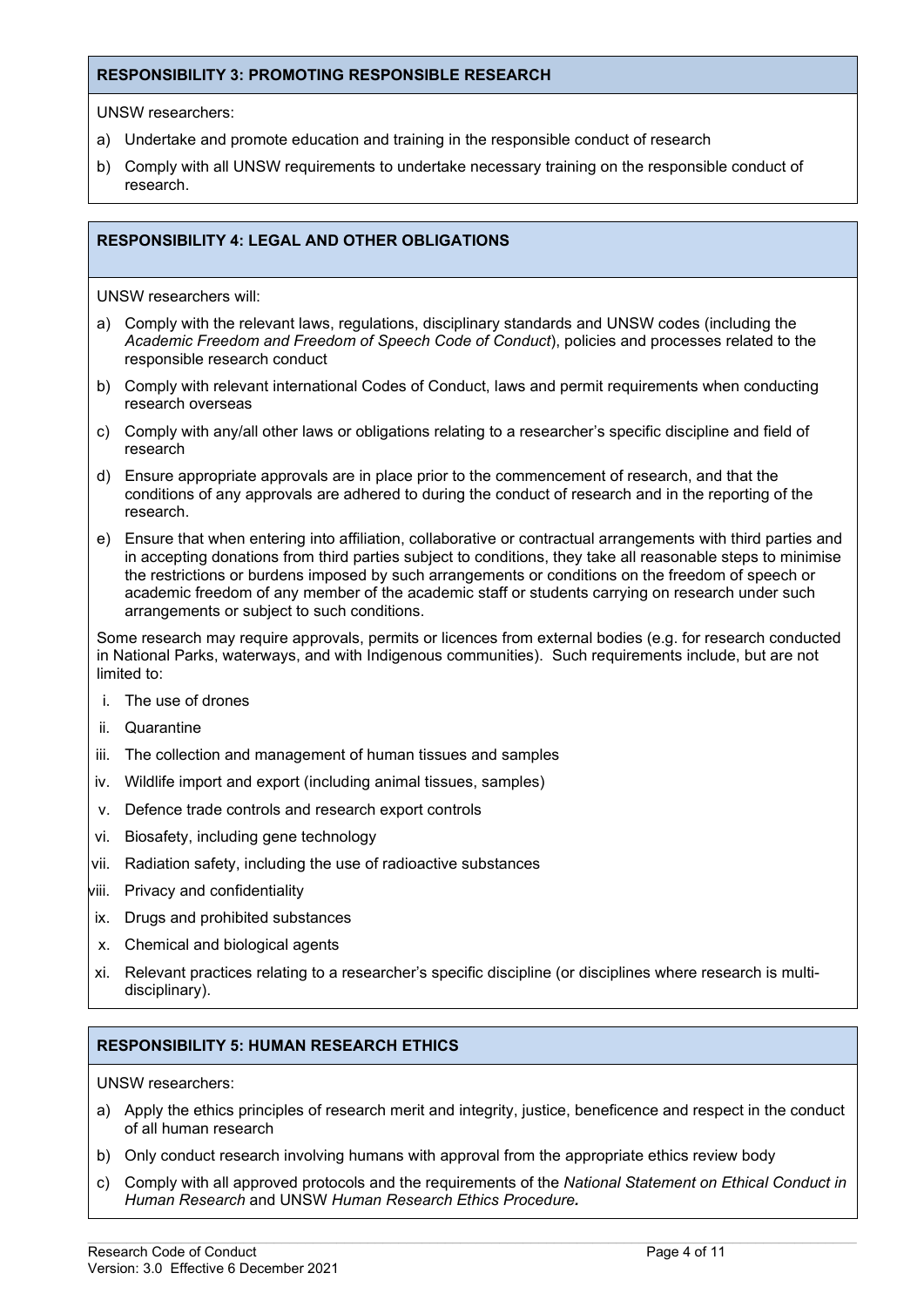#### **RESPONSIBILITY 6: ABORIGINAL AND TORRES STRAIT ISLANDER PEOPLES**

UNSW researchers engage with Aboriginal and Torres Strait Islander peoples and respect their legal rights and local laws, customs and protocols.

They also comply with the requirements (as varied or updated) of the:

- a) *National Statement on Ethical Conduct in Human Research*
- b) *Ethical Conduct in research with Aboriginal and Torres Strait Islander People and communities: Guidelines for researchers and stakeholders*
- c) *Code of Ethics for Aboriginal and Torres Strait Islander Research*
- d) *[Protocols for using First Nations Cultural and Intellectual Property in the Arts](https://apo.org.au/sites/default/files/resource-files/2020-09/apo-nid308574.pdf)*

### **RESPONSIBILITY 7: ANIMAL RESEARCH ETHICS**

UNSW researchers:

- a) Only conduct research involving animals after receiving approval from an appropriate animal ethics review body
- b) Consider the 3Rs (Replacement, Reduction and Refinement) at all stages of research involving animals
- c) Act to minimise the impacts of research on animals and in so doing support the welfare and well-being of these animals; and
- d) Comply with all approved protocols and the requirements of the *Australian Code for The Care and Use of Animals for Scientific Purposes* and the UNSW *Animal Research Ethics Procedure.*

#### **RESPONSIBILITY 8: RESEARCH METHODS**

UNSW researchers adopt methods appropriate to the aims of the research and ensure that conclusions are justified by the results.

#### **RESPONSIBILITY 9: RECORDKEEPING**

UNSW researchers:

- a) Retain clear, accurate, secure and complete records of all research including research data and primary materials and, where possible and appropriate, allow access and reference to these by interested parties; and
- b) Comply with the UNSW *Research Data G*overnance *& Materials Handling Policy*.

#### **RESPONSIBILITY 10: DISSEMINATION OF RESEARCH**

UNSW researchers disseminate research findings responsibly, accurately and broadly, and where necessary or appropriate, take action to correct the record in a timely manner.

 $\_$  , and the state of the state of the state of the state of the state of the state of the state of the state of the state of the state of the state of the state of the state of the state of the state of the state of the

UNSW researchers comply with the:

- a) UNSW *Research Authorship, Publication and Dissemination Policy* and *Research Authorship and Publication Dispute Management Procedure.*
- b) UNSW *Responsible Peer Review Procedure*
- c) UNSW *Intellectual Property Policy*; and
- d) UNSW *Open Access Policy.*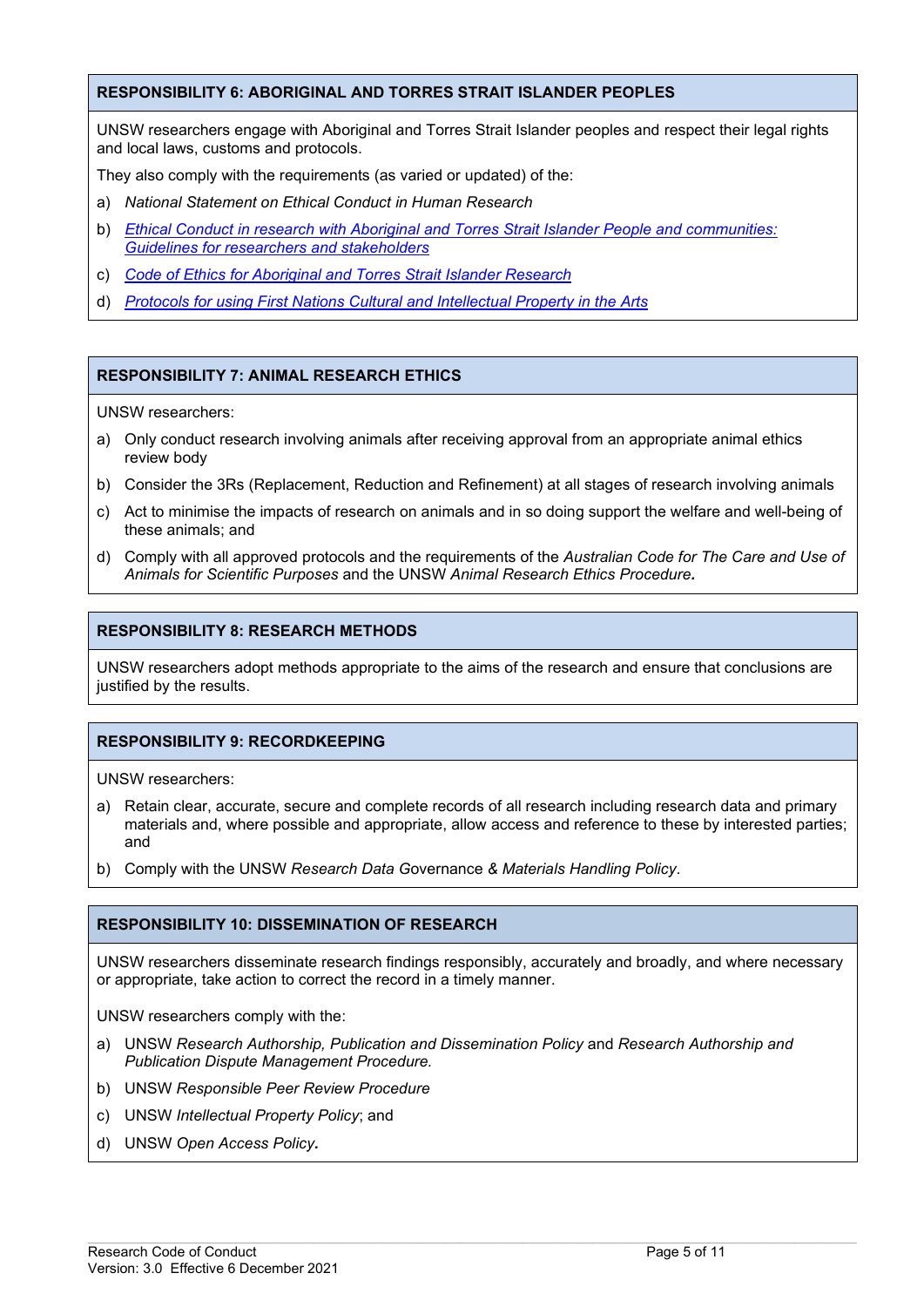### **RESPONSIBILITY 11: CONFLICTS OF INTEREST**

UNSW researchers:

- a) Comply with the UNSW *Conflict of Interest Disclosure and Management Policy* and UNSW *Conflict of Interest Disclosure and Management Procedure*
- b) Disclose to the university, funding bodies, ethics committees, publishers, and other required parties any and all actual, potential or perceived conflicts of interest and manage them accordingly

### **RESPONSIBILITY 12: PUBLICATION AND AUTHORSHIP**

UNSW researchers:

- a) Include all authors of research outputs. Authors of research outputs are those, and only those, who have made a significant intellectual or scholarly contribution to the research and its output, and they have agreed to be listed as an author
- b) Cite and acknowledge other work appropriately and accurately and obtain permission for the use of unpublished work
- c) Acknowledge professional and technical staff, institutions, funders, shared facilities and other contributors to the research explicitly in all published outcomes of the research; and
- d) Comply with the UNSW *Research Authorship, Publication and Dissemination Policy* and *Research Authorship and Publication Dispute Management Procedure.*

#### **RESPONSIBILITY 13: RESPONSIBLE PEER REVIEW**

UNSW researchers:

- a) Participate in peer review in a way that is fair, rigorous and timely and maintains the confidentiality of the content; and
- b) Comply with the UNSW *Responsible Peer Review Procedure.*

#### **RESPONSIBILITY 14: REPORT SUSPECTED OR POTENTIAL BREACHES OF THE RESEARCH CODE**

UNSW researchers report suspected or potential breaches of the Research Code to the relevant institution and/or authority.

<span id="page-5-0"></span>All suspected or potential breaches will be handled in accordance with the *UNSW Research Misconduct Procedure.*

## **4. UNSW RESEARCH INTEGRITY ADVISORS**

- 4.1. The Deputy Vice-Chancellor Research & Enterprise will appoint Research Integrity Advisors (RIA) from each UNSW Faculty. These will usually be the Deputy/Associate Dean (Research) of each UNSW Faculty.
- 4.2. The Deputy Vice-Chancellor Research & Enterprise may appoint more than one RIA within a Faculty.
- 4.3. Research Integrity Advisors will provide advice and clarification on matters related to this Research Code and the UNSW processes for raising a concern and how to make a complaint about the conduct of research.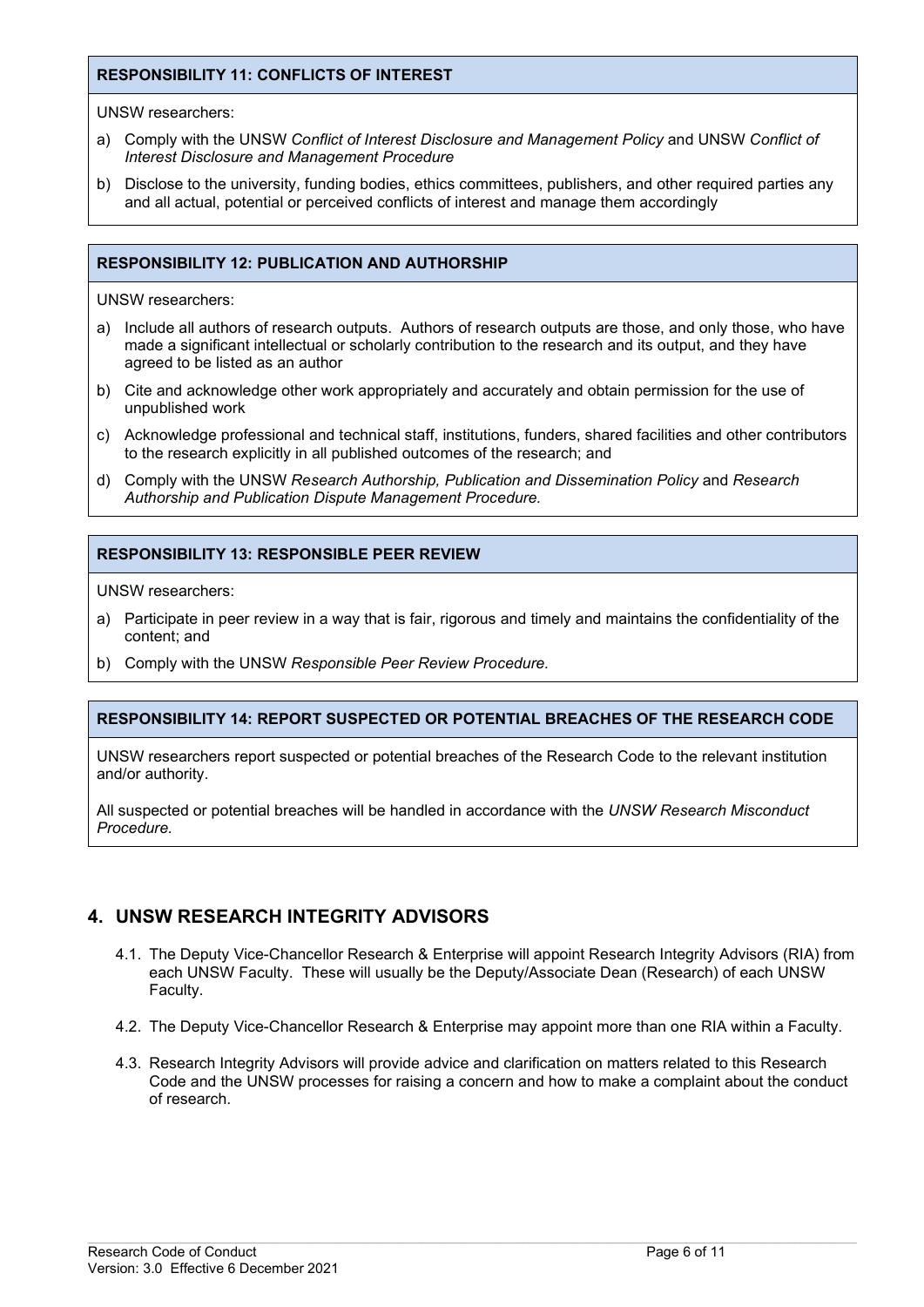# <span id="page-6-0"></span>**5. BREACHES OF THE RESEARCH CODE**

- 5.1. UNSW recognises that most UNSW researchers demonstrate behaviours consistent with the RCR set out in this Research Code.
- 5.2. Any suspected or potential breach of the Research Code will be managed in accordance with the UNSW *Research Misconduct Procedure.*

| <b>Accountabilities</b>                                                    |                                                                                                                                                                                                                                                                                                       |  |  |
|----------------------------------------------------------------------------|-------------------------------------------------------------------------------------------------------------------------------------------------------------------------------------------------------------------------------------------------------------------------------------------------------|--|--|
| <b>Responsible Officer</b><br>Deputy Vice-Chancellor Research & Enterprise |                                                                                                                                                                                                                                                                                                       |  |  |
| <b>Contact Officer</b>                                                     | Director, UNSW Conduct & Integrity                                                                                                                                                                                                                                                                    |  |  |
| <b>Supporting Information</b>                                              |                                                                                                                                                                                                                                                                                                       |  |  |
| <b>Legislative Compliance</b>                                              | This Code supports the University's compliance with the following legislation:<br>Animal Research Act 1985 (NSW)<br>Gene Technology Act 2000 (Cth)<br>Privacy Act 1988 (Cth)<br>State Records Act 1998 (NSW)<br>University of New South Wales Act 1989 (NSW)<br>Work Health and Safety Act 2011 (NSW) |  |  |
| <b>Supporting Documents</b>                                                | <b>UNSW Research Misconduct Procedure</b>                                                                                                                                                                                                                                                             |  |  |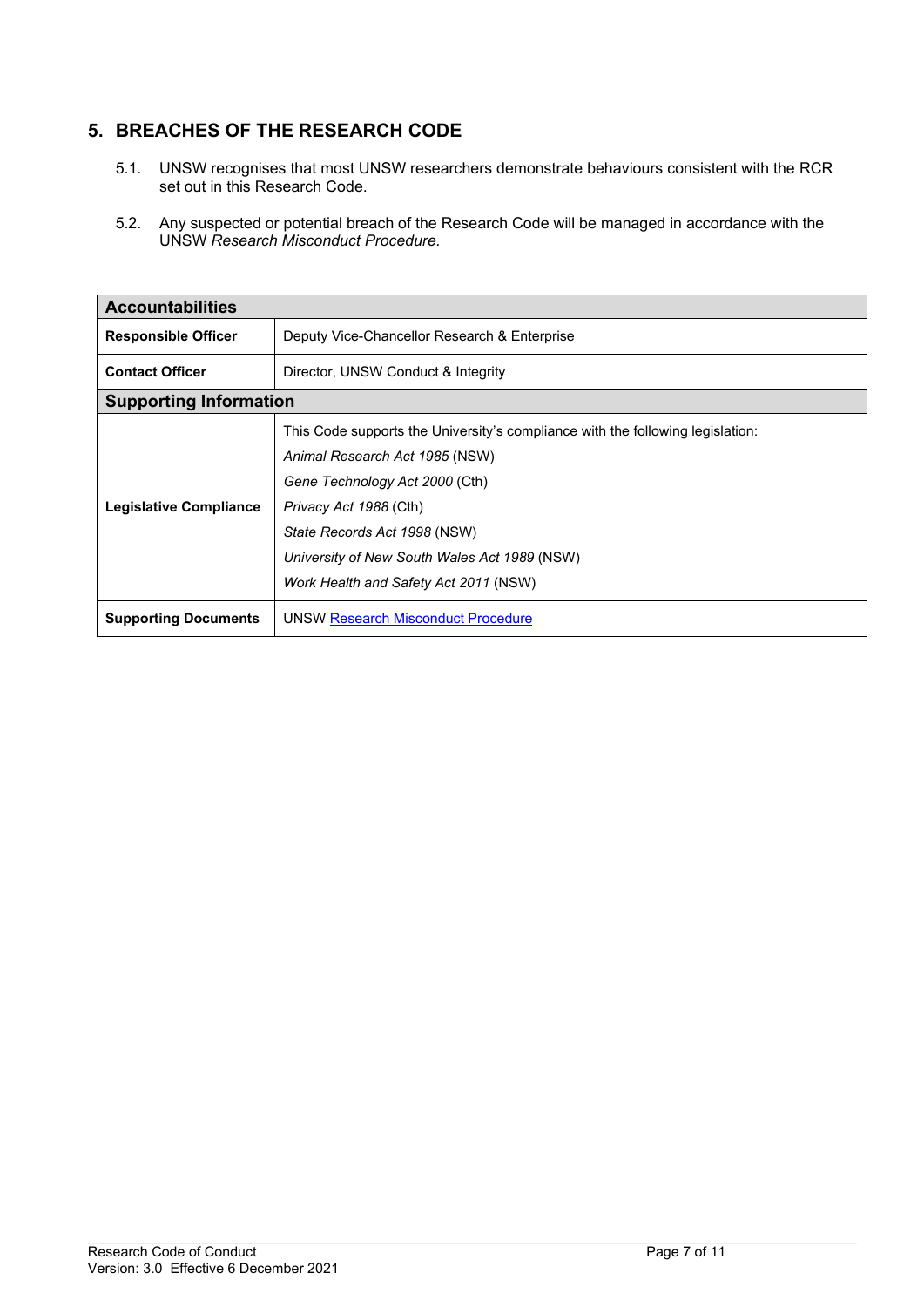|                             | Academic Freedom and Freedom of Speech Code of Conduct                                                                                                                          |  |  |  |
|-----------------------------|---------------------------------------------------------------------------------------------------------------------------------------------------------------------------------|--|--|--|
|                             | <b>Animal Research Ethics Procedure</b>                                                                                                                                         |  |  |  |
|                             | <b>Australian Code for the Responsible Conduct of Research (2018)</b>                                                                                                           |  |  |  |
|                             | Australian Code for the Care and Use of Animals for Scientific Purposes                                                                                                         |  |  |  |
|                             | <b>Code of Conduct</b>                                                                                                                                                          |  |  |  |
|                             | <b>Code of Ethics for Aboriginal and Torres Strait Islander Research [which replaces the</b><br>Guidelines for Ethical Research in Australian Indigenous Studies 2012 (GERAIS)] |  |  |  |
|                             | <b>Complaint Management Policy</b>                                                                                                                                              |  |  |  |
|                             | <b>Conflict of Interest Disclosure and Management Policy</b>                                                                                                                    |  |  |  |
|                             | <b>Conflict of Interest Disclosure and Management Procedure</b>                                                                                                                 |  |  |  |
|                             | <b>Conferring Academic Titles Policy</b>                                                                                                                                        |  |  |  |
|                             | <b>Ethical conduct in research with Aboriginal and Torres Strait Islander Peoples and</b><br>communities: Guidelines for researchers and stakeholders                           |  |  |  |
|                             | <b>Fraud and Corruption Prevention Policy</b>                                                                                                                                   |  |  |  |
|                             | Handling Research Material & Data Procedure                                                                                                                                     |  |  |  |
|                             | <b>Health and Safety Policy</b>                                                                                                                                                 |  |  |  |
|                             | <b>Health and Safety - Guidelines</b>                                                                                                                                           |  |  |  |
|                             | Health and Safety - Procedures                                                                                                                                                  |  |  |  |
|                             | <b>Higher Degree Research Supervision Policy</b>                                                                                                                                |  |  |  |
|                             | <b>Higher Degree Research Supervision Guidelines</b>                                                                                                                            |  |  |  |
|                             | <b>Higher Degree Research Supervision Procedure</b>                                                                                                                             |  |  |  |
| <b>Related Documents</b>    | Human Research Ethics Procedure                                                                                                                                                 |  |  |  |
|                             | <b>Intellectual Property Policy</b>                                                                                                                                             |  |  |  |
|                             | <u>National Statement on Ethical Conduct in Human Research – Updated 2018</u>                                                                                                   |  |  |  |
|                             | <b>Open Access Policy</b>                                                                                                                                                       |  |  |  |
|                             | Paid Outside Work by Academic Staff Policy                                                                                                                                      |  |  |  |
|                             | <b>Plagiarism Policy</b>                                                                                                                                                        |  |  |  |
|                             | <b>Privacy Policy</b>                                                                                                                                                           |  |  |  |
|                             | <b>Report Wrongdoing Policy</b>                                                                                                                                                 |  |  |  |
|                             | <b>Report Wrongdoing Procedure</b>                                                                                                                                              |  |  |  |
|                             | Research Authorship, Publication and Dissemination Policy                                                                                                                       |  |  |  |
|                             | Research Authorship and Publication Dispute Management Procedure                                                                                                                |  |  |  |
|                             | Research Data Governance & Materials Handling Policy                                                                                                                            |  |  |  |
|                             | <b>Research Export Controls Procedure</b>                                                                                                                                       |  |  |  |
|                             | <b>Responsible Peer Review Procedure</b>                                                                                                                                        |  |  |  |
|                             | <b>Statement of Authorship and Location of Data Form</b>                                                                                                                        |  |  |  |
|                             | <b>Student Code of Conduct</b>                                                                                                                                                  |  |  |  |
|                             | <b>Student Misconduct Procedure</b>                                                                                                                                             |  |  |  |
|                             | Unreasonable Complainant Conduct Procedure                                                                                                                                      |  |  |  |
|                             | The University of New South Wales (Academic Staff) Enterprise Agreement 2018                                                                                                    |  |  |  |
|                             | The University of New South Wales (Professional Staff) Enterprise Agreement 2018                                                                                                |  |  |  |
|                             | <b>Thesis Examination Procedure</b>                                                                                                                                             |  |  |  |
|                             | <b>UNSW Register of Delegations</b>                                                                                                                                             |  |  |  |
| <b>Superseded Documents</b> | Research Code of Conduct, v2.0                                                                                                                                                  |  |  |  |
| <b>File Number</b>          | 2018/29659                                                                                                                                                                      |  |  |  |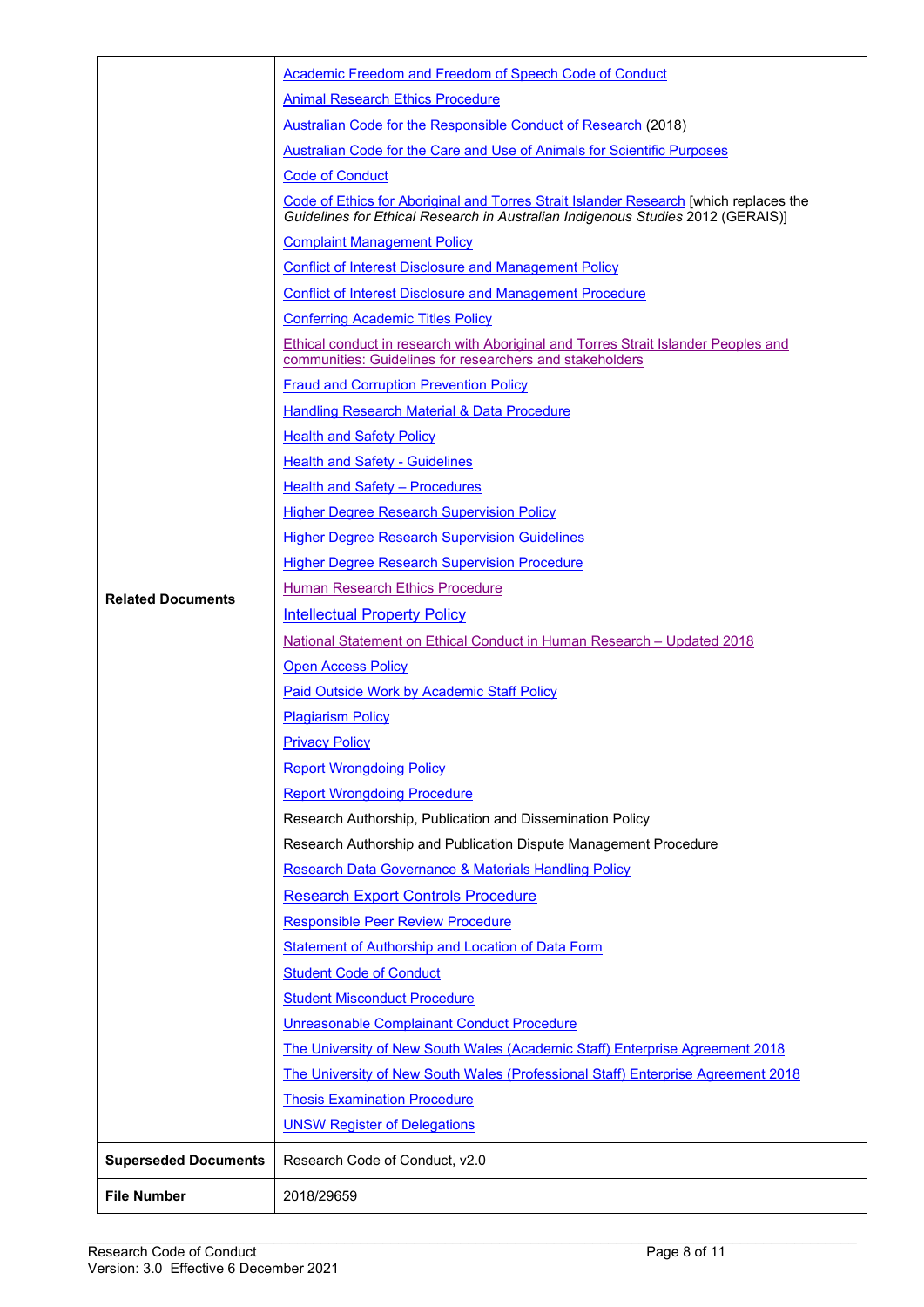<span id="page-8-0"></span>

| <b>Definitions and Acronyms</b>                            |                                                                                                                                                                                                                                                                                                                                                                                                                       |  |  |  |
|------------------------------------------------------------|-----------------------------------------------------------------------------------------------------------------------------------------------------------------------------------------------------------------------------------------------------------------------------------------------------------------------------------------------------------------------------------------------------------------------|--|--|--|
| Authorship                                                 | At UNSW this is the practice of the inclusion of researchers who have made a significant<br>intellectual or scholarly contribution to the research and its output according to the authorship<br>criteria set out in the UNSW Authorship and Resolving Disputes Between Authors Procedure                                                                                                                             |  |  |  |
| <b>Breach of the Research</b><br>Code                      | A failure by a UNSW researcher to meet the principles or responsibilities of the UNSW<br>Research Code of Conduct (Research Code). A breach of the Research Code may refer to<br>a single breach or multiple breaches.                                                                                                                                                                                                |  |  |  |
|                                                            | A conflict of interest in the context of research exists where either:                                                                                                                                                                                                                                                                                                                                                |  |  |  |
|                                                            | 1. a person's individual or private interests or responsibilities have the potential to<br>improperly influence the carrying out of their institutional role or professional obligations in<br>research.                                                                                                                                                                                                              |  |  |  |
|                                                            | 2. an institution's interests or responsibilities have the potential to influence the carrying<br>out of its research obligations.                                                                                                                                                                                                                                                                                    |  |  |  |
| <b>Conflict of Interest</b>                                | A conflict may relate to financial interests or other private, professional or institutional<br>benefits or advantages that depend significantly on the research outcomes.                                                                                                                                                                                                                                            |  |  |  |
|                                                            | A conflict of interest may compromise or have the potential to compromise the research<br>process itself and/or the institutional processes governing research and may lead<br>researchers or institutions to influence decisions about the research based on factors outside<br>the research requirements.                                                                                                           |  |  |  |
|                                                            | A perception that a conflict of interest exists can be as serious as an actual conflict, raising<br>concerns about an individual's integrity or an institution's management practices                                                                                                                                                                                                                                 |  |  |  |
|                                                            | See further the UNSW Conflict of Interest Disclosure and Management Policy and the<br>UNSW Conflict of Interest Disclosure and Management Procedure.                                                                                                                                                                                                                                                                  |  |  |  |
|                                                            | Undergraduate students undertaking research, research subjects or a research<br>$\bullet$<br>assessment in fulfilling their course requirements (e.g. Honours program students)                                                                                                                                                                                                                                       |  |  |  |
| <b>Coursework Student</b>                                  | Postgraduate coursework students (e.g. Masters by Coursework) undertaking<br>$\bullet$<br>research, research subjects or a research assessment in fulfilling their course<br>requirements.                                                                                                                                                                                                                            |  |  |  |
|                                                            | The Research Code only applies to those aspects where research is/has been conducted.                                                                                                                                                                                                                                                                                                                                 |  |  |  |
| <b>Higher Degree</b><br>Research (HDR)<br><b>Candidate</b> | A person enrolled in a UNSW Higher Degree Research program (Doctor of Philosophy,<br>Professional Doctorate, Masters by Research or Master of Philosophy).                                                                                                                                                                                                                                                            |  |  |  |
| <b>Fabricate or Fabrication</b>                            | Creating or reporting data or results without conducting research and reporting the data as<br>gathered through accepted research practices.                                                                                                                                                                                                                                                                          |  |  |  |
| <b>Falsify or Falsification</b>                            | Manipulating research materials, equipment, processes, or changing or omitting data or<br>results such that the research is not accurately represented. Falsification also includes the<br>selective omission/deletion/suppression of conflicting data without scientific or statistical<br>justification.                                                                                                            |  |  |  |
| <b>Misrepresent or</b><br><b>Misrepresentation</b>         | Under reporting procedures, obscuring analytical or interpretive techniques, eliminating<br>problematic cases from the data without disclosing. Misrepresentation also includes<br>overstating the significance of marginal findings or failing to report null findings.                                                                                                                                              |  |  |  |
| <b>Peer Review</b>                                         | The 'impartial and independent assessment of the scholarly work, research, or ideas of<br>others who have knowledge and/or expertise in the same or related field <sup>1</sup> . Peer review<br>includes, but is not limited to, group meetings and assessment of theses, grant applications,<br>conference abstracts, and research works submitted for publication or display including<br>books and creative works. |  |  |  |
|                                                            | UNSW researchers in receipt of public funding have a responsibility to participate in the peer<br>review process.                                                                                                                                                                                                                                                                                                     |  |  |  |
|                                                            | See also the UNSW Responsible Peer Review Procedure.                                                                                                                                                                                                                                                                                                                                                                  |  |  |  |

<span id="page-8-1"></span><sup>1</sup> Australian Code for the Responsible Conduct of Research, Chapter 6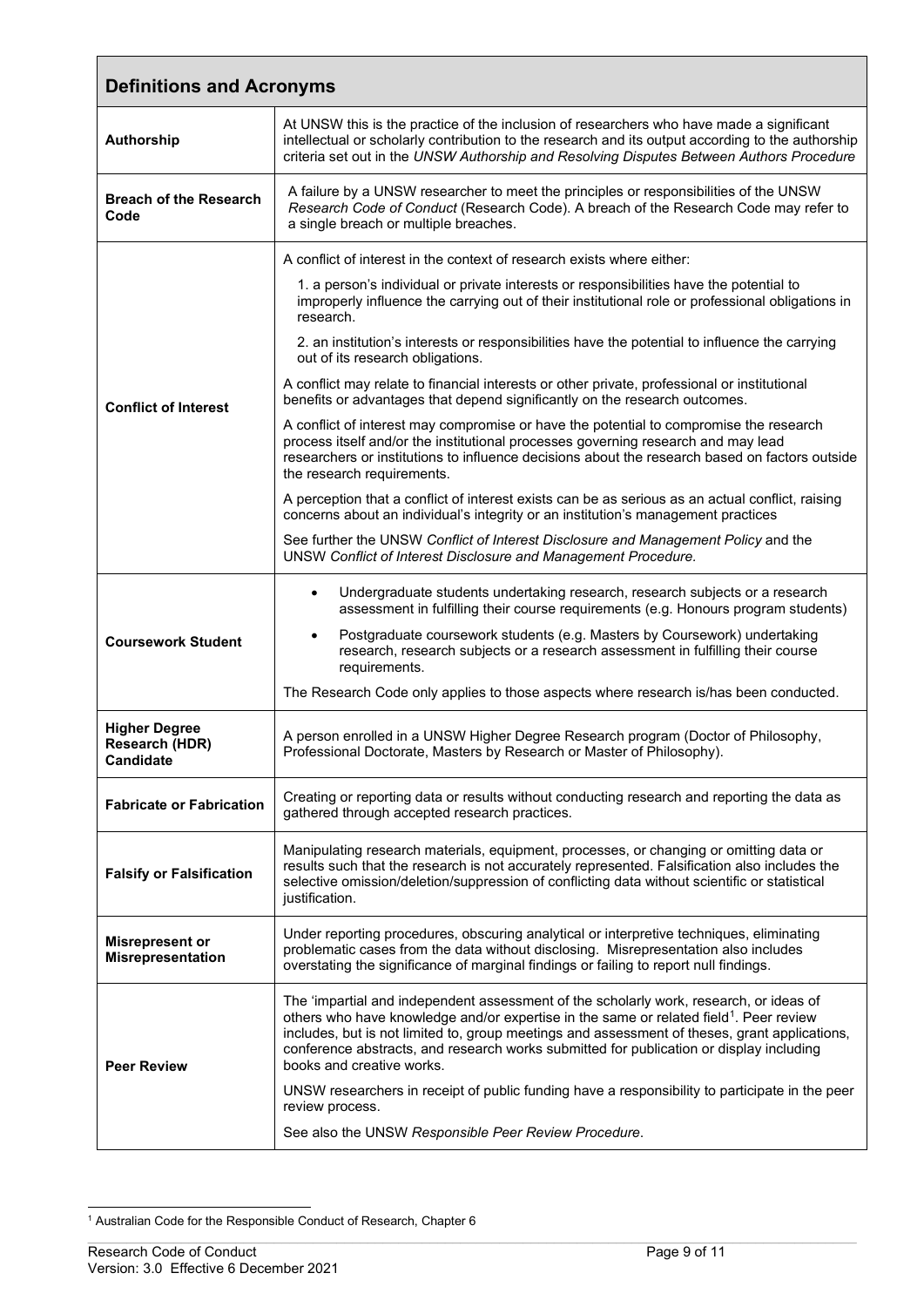| <b>Plagiarise or Plagiarism</b>                                          | Plagiarism at UNSW means using the words or ideas of others and passing them off as<br>one's own, including copying, inappropriate paraphrasing, collusion, inappropriate citation<br>and self-plagiarism as defined in the UNSW Plagiarism Policy.                                                                                                                                                                                                                                                                                                                                                                                                                                                                                                                                                                                                                                                                                                                                                                                                                                                                                                                                                                        |  |  |  |
|--------------------------------------------------------------------------|----------------------------------------------------------------------------------------------------------------------------------------------------------------------------------------------------------------------------------------------------------------------------------------------------------------------------------------------------------------------------------------------------------------------------------------------------------------------------------------------------------------------------------------------------------------------------------------------------------------------------------------------------------------------------------------------------------------------------------------------------------------------------------------------------------------------------------------------------------------------------------------------------------------------------------------------------------------------------------------------------------------------------------------------------------------------------------------------------------------------------------------------------------------------------------------------------------------------------|--|--|--|
| <b>Privacy and</b><br><b>Confidentiality in</b><br>research <sup>2</sup> | <b>Privacy</b> is the control over the extent, timing, and circumstances of sharing oneself<br>(physically, behaviourally, or intellectually) with others. Privacy is:<br>About people<br>A sense of being in control of access that others have to ourselves<br>$\bullet$<br>A right to be protected<br>In the eye of the participant, not the researcher or the ethics review committees.<br>Confidentiality pertains to the treatment of information that an<br>individual/group/organisation/company has disclosed in a relationship of trust and with the<br>expectation that it will not be divulged to others without permission in ways that are<br>inconsistent with the understanding of the original disclosure. Confidentiality:<br>Is about identifiable/sensitive data/information<br>$\bullet$<br>Is an extension of privacy<br>٠<br>Is an agreement about maintenance and who has access to identifiable data<br>$\bullet$<br>In regard to health/medical data, protects patients from inappropriate disclosures of<br>٠<br>private health information.<br>In regard to sensitive data/information, protects from any inappropriate breach of<br>$\bullet$<br>intellectual property/copyright/moral rights |  |  |  |
| <b>Processes</b>                                                         | This includes reference to codes, policies, standards, procedures, or guidelines. This<br>includes, but not limited to, the Research Code.                                                                                                                                                                                                                                                                                                                                                                                                                                                                                                                                                                                                                                                                                                                                                                                                                                                                                                                                                                                                                                                                                 |  |  |  |
| <b>RCR</b>                                                               | Responsible conduct of research.                                                                                                                                                                                                                                                                                                                                                                                                                                                                                                                                                                                                                                                                                                                                                                                                                                                                                                                                                                                                                                                                                                                                                                                           |  |  |  |
| <b>Research</b>                                                          | The creation of new knowledge and/or the use of existing knowledge in a new and creative<br>way so as to generate new concepts, methodologies, inventions and understandings. This<br>could include:<br>Synthesis and analysis of previous research to the extent that it is new and creative<br>The conception, design, conduct and reporting of research, including all associated<br>research activities, methods, procedures and research outputs; or<br>Other activities in support/maintenance of a researcher's functions at UNSW,<br>including undertaking responsible conduct of research training, research<br>supervision (limited to mentoring on responsible research conduct and monitoring<br>Research Trainee conduct) and participating in peer review or other activities as<br>required.                                                                                                                                                                                                                                                                                                                                                                                                                |  |  |  |
| Researcher/s                                                             | Person or persons engaged or affiliated with UNSW who conducts research.<br>At UNSW this includes UNSW academic staff, non-academics/professionals undertaking<br>research, conjoint appointments (those who have been conferred an academic title by<br>UNSW in accordance with the UNSW Conferring Academic Titles Policy), and visiting<br>appointments undertaking research at UNSW, including staff classified as "professional and<br>technical" and casual staff undertaking research at UNSW.<br>Researchers also include Research Trainees, Higher Degree Research (HDR) Candidates<br>and Coursework Students.                                                                                                                                                                                                                                                                                                                                                                                                                                                                                                                                                                                                   |  |  |  |
| <b>Research Code</b>                                                     | The UNSW Research Code of Conduct.                                                                                                                                                                                                                                                                                                                                                                                                                                                                                                                                                                                                                                                                                                                                                                                                                                                                                                                                                                                                                                                                                                                                                                                         |  |  |  |
| <b>Research Data and</b><br><b>Materials</b>                             | This includes all raw data, and any data produced or generated in the conduct of research<br>and associated research activities (including any data collection; and/or analysis). This also<br>includes the storage, retention and disposal of research data.<br>See also the UNSW Research Data Governance & Materials Handling Policy and UNSW<br>Research Data Governance & Materials Handling Procedure.                                                                                                                                                                                                                                                                                                                                                                                                                                                                                                                                                                                                                                                                                                                                                                                                               |  |  |  |

<span id="page-9-0"></span><sup>2</sup> UCI Office of Research